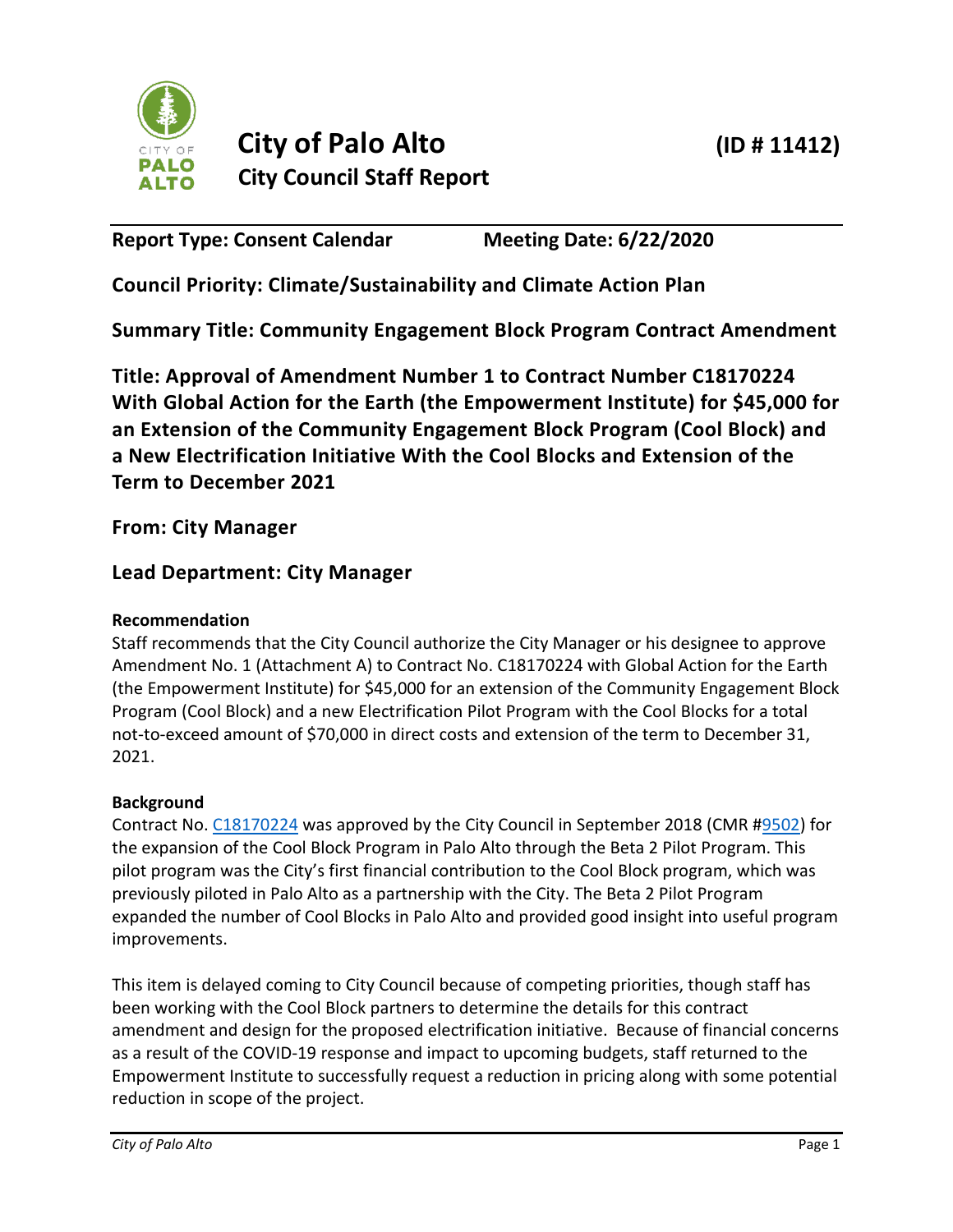#### **Discussion**

Like the original contract, the City is working in partnership with the Empowerment Institute and sharing the costs and time commitments to the program. The original contract as well as this contract amendment represent the City's share of the costs related to the Cool Block program. The City plans to continue to utilize an existing staff member to implement the program. The additional \$22,000 for the program is to cover the management fee from the Empowerment Institute for the program. In the existing contract agreement, this has included use of the Cool Block platform, training and consulting on the community engagement and citizen empowerment strategies and tools, project management, and administrative costs.

In the original contract, the Empowerment Institute intended to work with the Lawrence Berkeley National Laboratory for the development of a Palo Alto-specific cost/benefit study regarding Cool Block's demand management benefits on the City's infrastructure, service delivery and other factors. However, due to escalating costs, the Empowerment Institute was unable to conduct this study with the Lawrence Berkeley National Laboratory. Instead, staff worked with the Empowerment Institute to produce additional professional videos (another part of the scope of work) to enhance the training materials for block leaders and other members participating in the program. The following links provide access to each of the videos:

- Pay it Forward v4:<https://vimeo.com/344253880/f25eced73b>
- Neighbors Helping Neighbors v4:<https://vimeo.com/344254405/4898cdd234>
- Enter the Data:<https://vimeo.com/324724653/33c3b60264>

#### Metrics for Beta 2 Pilot Program

As mentioned in the original contract staff report for the Beta 2 Pilot Program, the Beta 2 Pilot Program will follow up with metrics related to the participants in this phase of the program. These metrics are also included in the proposed contract amendment for the new blocks. A summary of the metric results of the Beta 2 Pilot Program as of January 2020 is as follows:

- Number of Block Teams: 26 blocks
- Number of Households Registered in the Program: 195 households
- Number of Households Reporting: 133 households
- Number of Households Reporting Pre/post Results Carbon Footprint: 81 households
- Average Participating Household Carbon Reduction: 36 Percent
- Number of Pounds of Carbon Reduced: 1,458,664
- Average Number of Actions Taken per Household: 23
- Total Number Actions Taken: 3061
- Number of Actions Pending: 1841

The metrics summarized above show that the Cool Block program is helping the City to progress toward carbon reduction goals and to increase the connectedness of individual blocks. The map of the participating Cool Blocks is shown in the map below. This map includes all the Cool Blocks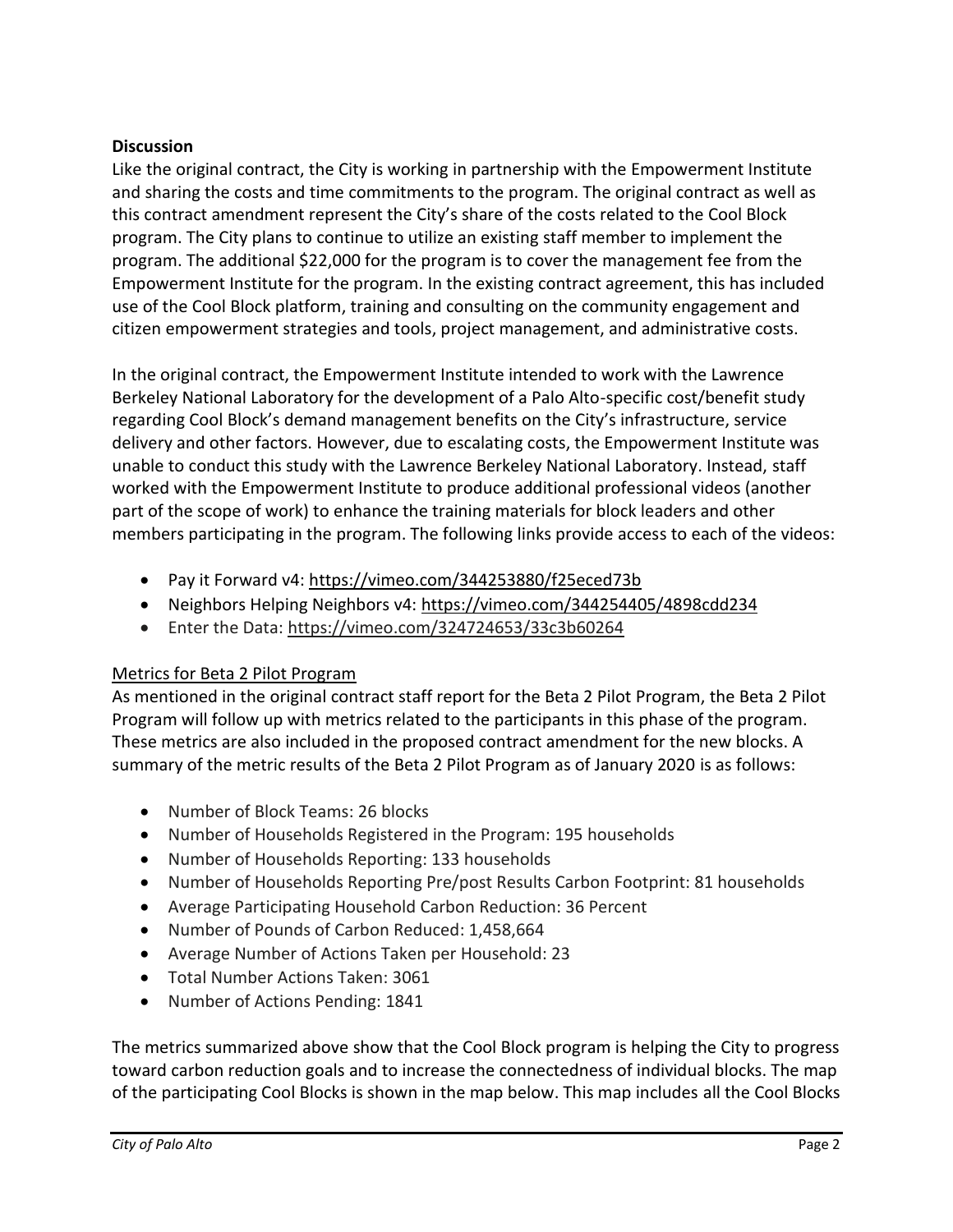from each of the pilots (not just the Beta 2 Pilot Program). The map shows that there is participation in many different parts of the community.



**Map of Existing Cool Blocks (not just Beta 2 Pilot):** 

## Electrification Initiative

To support the City's goals for the S/CAP and electrification, the Cool Block program provides a neighborhood-level opportunity to explore electrification for existing homes/structures. This complements with the recently adopted efforts to pursue electrification for new construction projects.

The Electrification Initiative would:

- Raise understanding of the importance of electrification in Palo Alto due to financial costs, safety and health issues with natural gas and City gas infrastructure, as well as the California and Palo Alto 2030 climate goals.
- Leverage the existing block leadership and infrastructure of the Cool Block program to engage neighbors on the electrification initiative, identify effective messaging options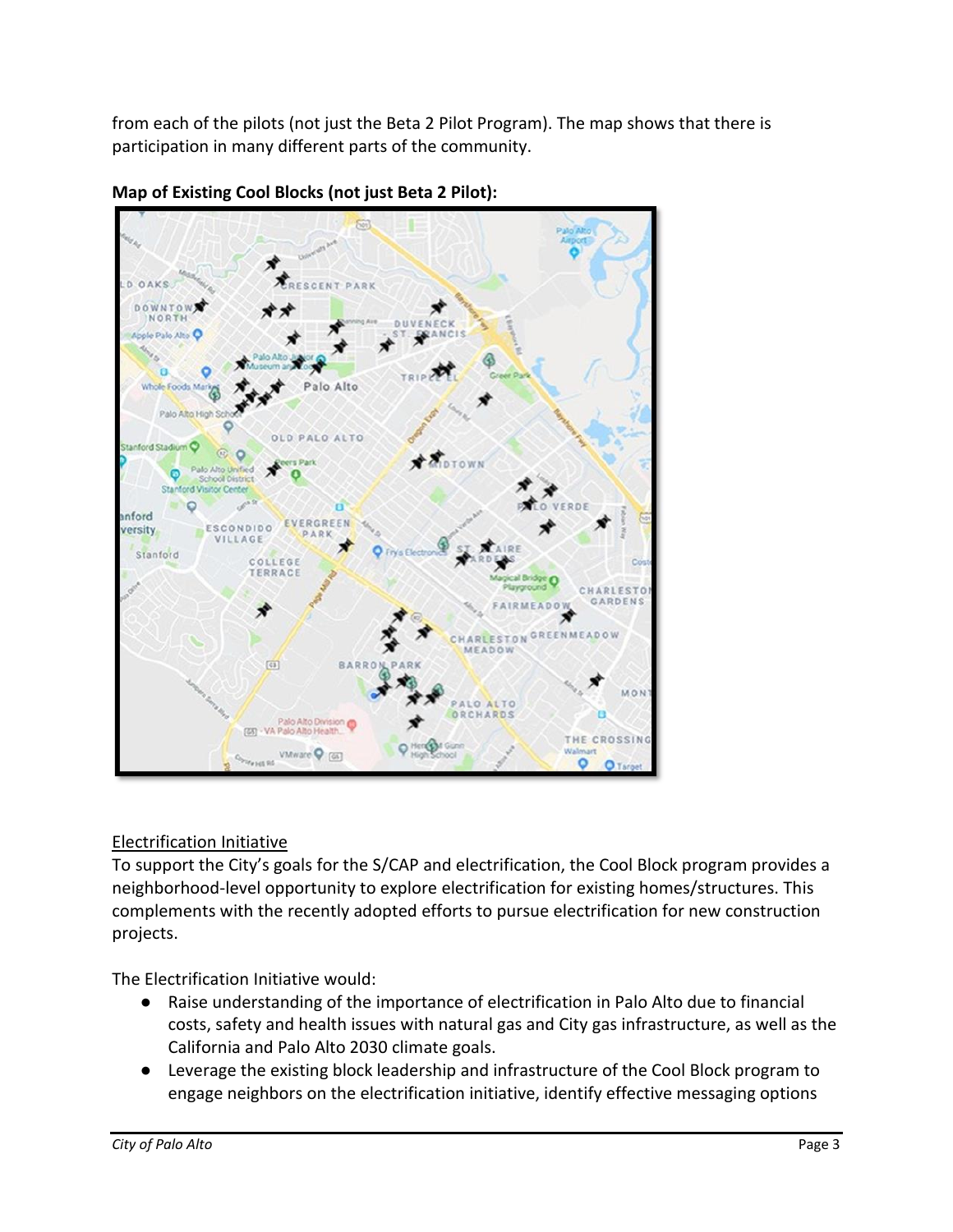and top barriers to adoption, test program options, and track results related to existing structures.

- Expand existing Cool Block blocks to incorporate neighbors who were not on a Cool Block Team using a program that requires high participation rates.
- Focus new Cool Blocks on electrification planning and readiness as critical deliverables from carbon reduction section.

#### **Resource Impact**

The extension of the Cool Block program (\$22,000) is recommended to be supported by the General Fund via the City Manager's Contingency using funds from FY 2021. FY 2021 funding is subject to City Council approval of the FY 2021 Operating Budget. The new Electrification Initiative (\$18,000) and any additional services (up to \$5,000) is recommended to be supported by the Electric Enterprise Fund Public Benefit Reserve using funds from FY 2020 that have already been encumbered. In addition to these direct costs, the City will also assign an existing staff member as in-kind staff program support.

The in-kind department support will be absorbed with existing resources. The Empowerment Institute will contribute up to \$50,000 in the program on top of the City's contributions. The Empowerment Institute's in-kind contribution includes administration, staff time, and web development and customization work, and the amount of the contribution will depend upon the amount of work needed to accomplish the tasks.

#### **Stakeholder Engagement**

As one of the key tasks within the Electrification Initiative, the Empowerment Institute will conduct focus group meetings with past Cool Block participants to identify adoption barriers and develop effective messaging options for electrification. The focus groups will also provide feedback on various electrification pilot ideas.

#### **Environmental Review**

This contract is exempt from the California Environmental Quality Act (CEQA) under section 15061(b)(3) of the CEQA Guidelines. (See Cal Code Reg., Title 14, Chapter 3, § 15061(b)(3)).

#### **Attachments:**

• Attachment A: Amendment No. 1 to Contract C18170224 Global Action Plan for Earth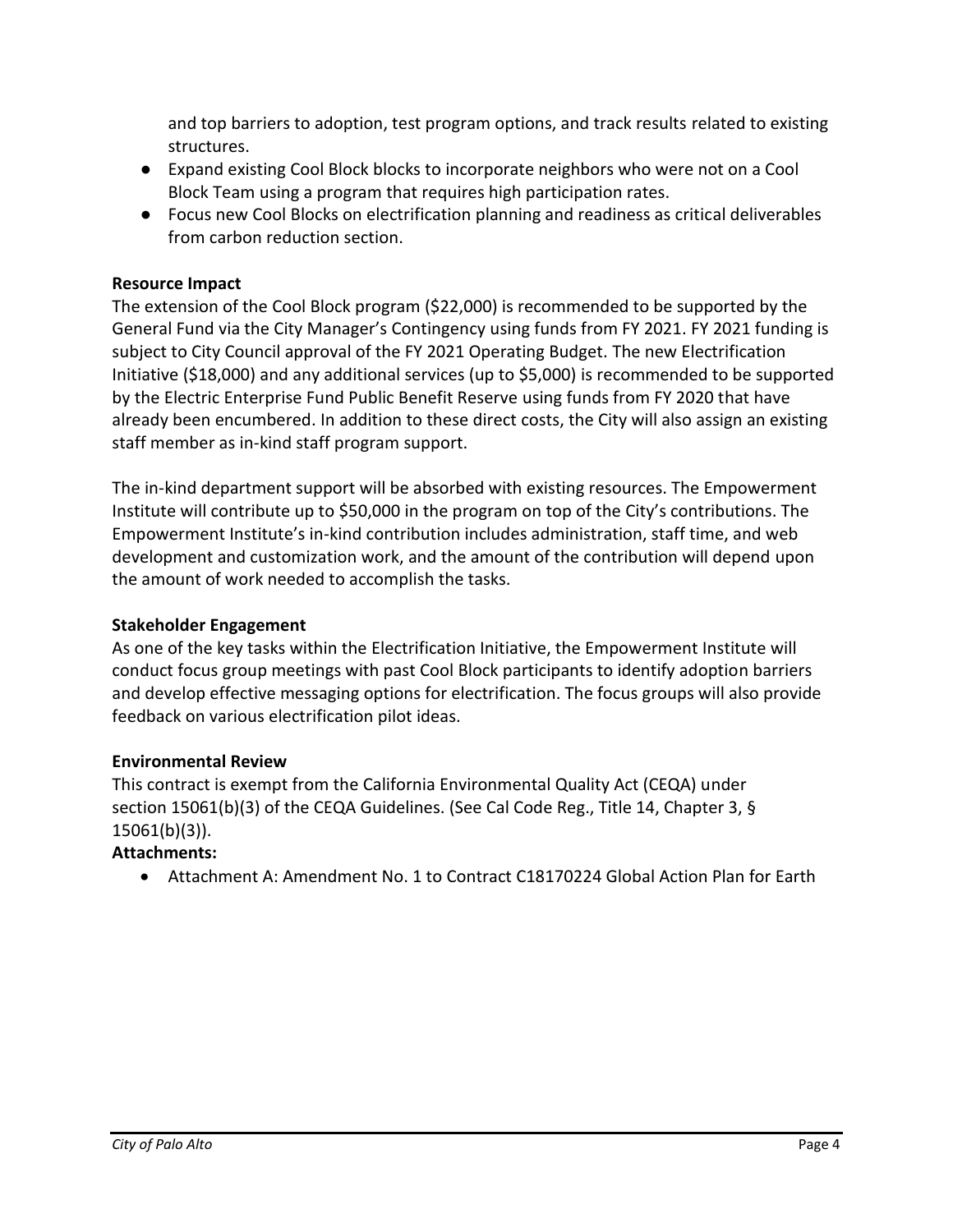#### **AMENDMENT NO. 1 TO CONTRACT NO. C18170224 BETWEEN THE CITY OF PALO ALTO AND GLOBAL ACTION PLAN FOR EARTH, INC.**

This Amendment No. 1 (this "Amendment") to Contract No. C18170224 (the "Contract" as defined below) is entered into as of June 22, 2020 , by and between the CITY OF PALO ALTO, a California chartered municipal corporation ("CITY"), and GLOBAL ACTION PLAN FOR EARTH, INC. dba "the Empowerment Institute", a New York corporation, located at 1649 State Route 28A, West Hurley, New York 12491 ("CONSULTANT"). CITY and CONSULTANT are referred to collectively as the "Parties" in this Amendment.

## **R E C I T A L S**

- A. The Contract (as defined below) was entered into by and between the Parties hereto for the provision of services to develop a community engagement block program, as detailed therein.
- B. The Parties now wish to amend the Contract in order to extend the term and increase compensation by \$45,000.00 from \$25,000.00 to \$70,000.00.

NOW, THEREFORE, in consideration of the covenants, terms, conditions, and provisions of this Amendment, the Parties agree:

SECTION 1. **Definitions**. The following definitions shall apply to this Amendment:

- a. **Contract**. The term "Contract" shall mean Contract No. C18170224 between CONSULTANT and CITY, dated September 3, 2018.
- b. **Other Terms**. Capitalized terms used and not defined in this Amendment shall have the meanings assigned to such terms in the Contract.

SECTION 2. Section 2. TERM of the Contract is hereby amended to read as follows:

"**SECTION 2. TERM**. The term of this Agreement shall be from the date of its full execution through December 31, 2021 unless terminated earlier pursuant to Section 19 of this Agreement."

SECTION 3. Section 4. NOT TO EXCEED COMPENSATION of the Contract is hereby amended to read as follows:

"**SECTION 4. NOT TO EXCEED COMPENSATION**. The compensation to be paid to CONSULTANT for performance of the Services described in Exhibit "A" ("Basic Services"), and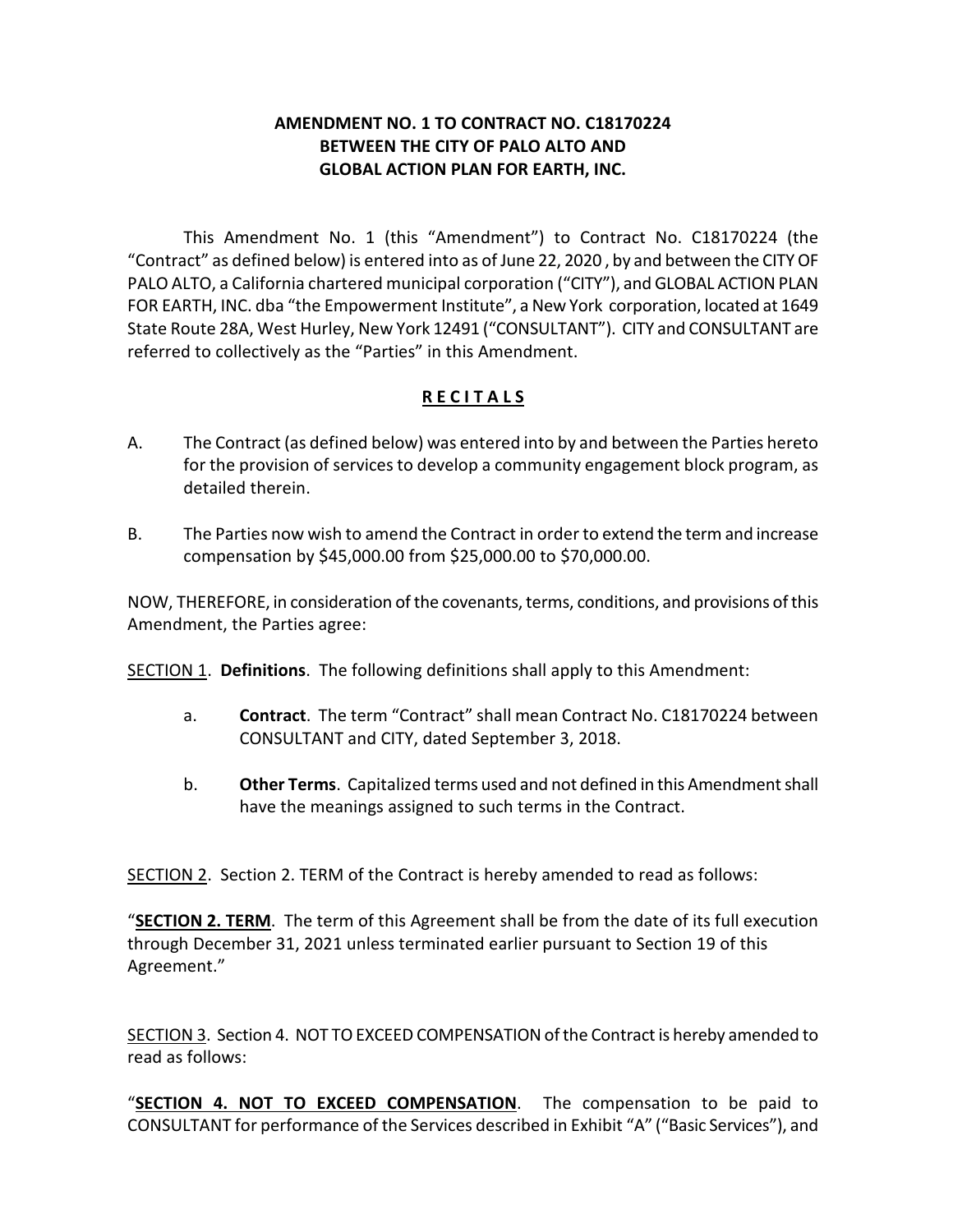reimbursable expenses, shall not exceed Sixty-Five Thousand Dollars (\$65,000.00). CONSULTANT agrees to complete all Basic Services, including reimbursable expenses, within this amount. In the event Additional Services are authorized, the total compensation for Basic Services, Additional Services and reimbursable expenses shall not exceed Seventy Thousand Dollars (\$70,000.00). The applicable rates and schedule of payment are set out at Exhibit "C-1", entitled "SCHEDULE OF RATES," which is attached to and made a part of this Agreement. Any work performed or expenses incurred for which payment would result in a total exceeding the maximum amount of compensation set forth herein shall be at no cost to the CITY.

Additional Services, if any, shall be authorized in accordance with and subject to the provisions of Exhibit "C". CONSULTANT shall not receive any compensation for Additional Services performed without the prior written authorization of CITY. Additional Services shall mean any work that is determined by CITY to be necessary for the proper completion of the Project, but which is not included within the Scope of Services described at Exhibit "A".

SECTION 4. The following exhibit(s) to the Contract is/are hereby amended or added, as indicated below, to read as set forth in the attachment(s) to this Amendment, which is/are hereby incorporated in full into this Amendment and into the Contract by this reference:

- a. Exhibit "A" entitled "SCOPE OF SERVICES", AMENDED, REPLACES PREVIOUS.
- b. Exhibit "B" entitled "SCHEDULE OF PERFORMANCE", AMENDED, REPLACES PREVIOUS.
- c. Exhibit "C" entitled "COMPENSATION", AMENDED, REPLACES PREVIOUS.

SECTION 5. **Legal Effect.** Except as modified by this Amendment, all other provisions of the Contract, including any exhibits thereto, shall remain in full force and effect.

SECTION 6. **Incorporation of Recitals**. The recitals set forth above are terms of this Amendment and are fully incorporated herein by this reference.

(*SIGNATURE BLOCK FOLLOWS ON THE NEXT PAGE*.)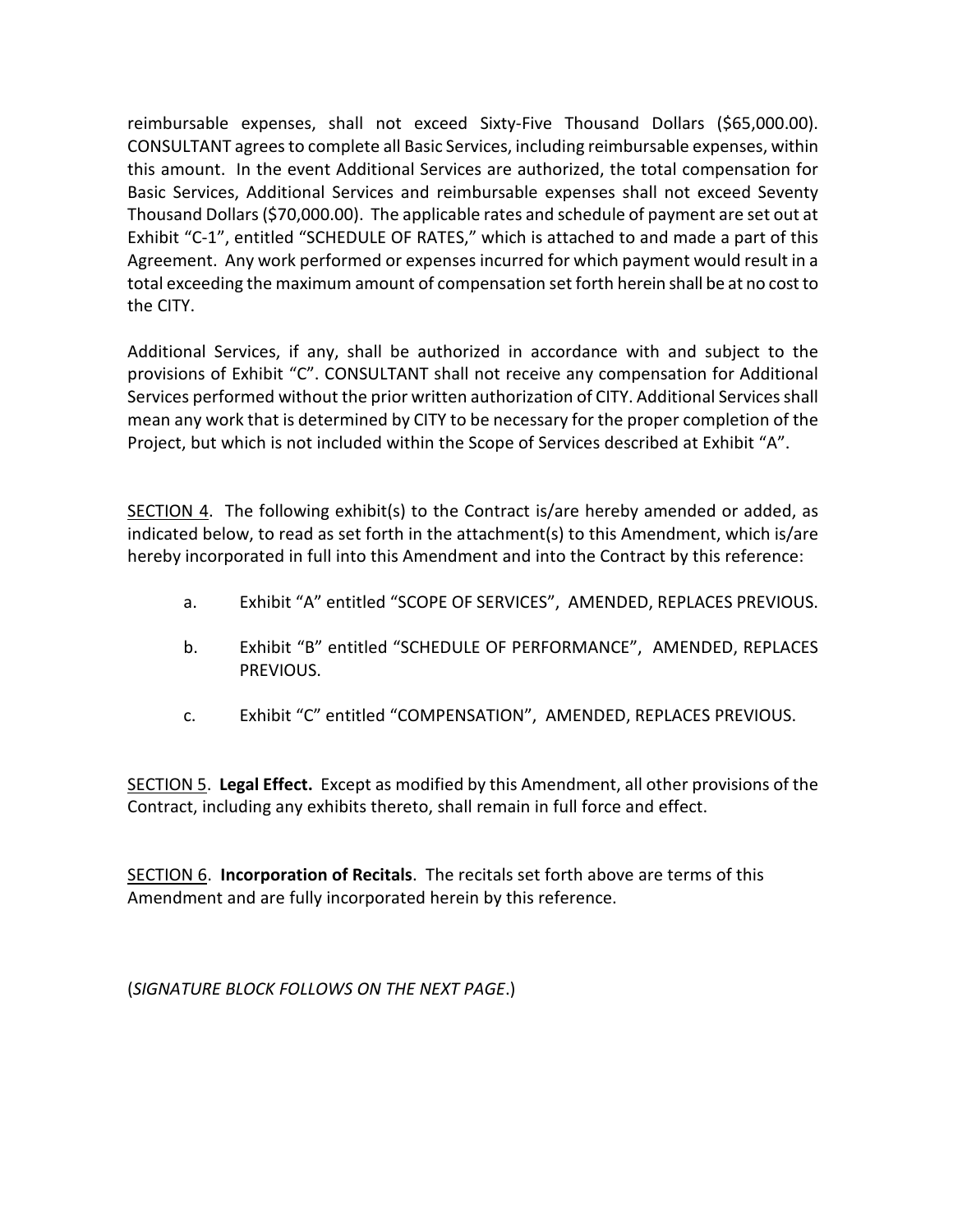#### **SIGNATURES OF THE PARTIES**

IN WITNESS WHEREOF, the Parties have by their duly authorized representatives executed this Amendment effective as of the date first above written.

**CITY OF PALO ALTO**

**GLOBAL ACTION PLAN FOR EARTH, INC.**

-DocuSigned by:

David Gershon By: David<sup>50</sup>dershon Name: Title: CEO

Purchasing Manager

APPROVED AS TO FORM:

City Attorney or designee

#### **Attachments**:

| EXHIBIT "A": SCOPE OF SERVICES, AMENDED       |
|-----------------------------------------------|
| EXHIBIT "B": SCHEDULE OF PERFORMANCE, AMENDED |
| EXHIBIT "C": COMPENSATION, AMENDED            |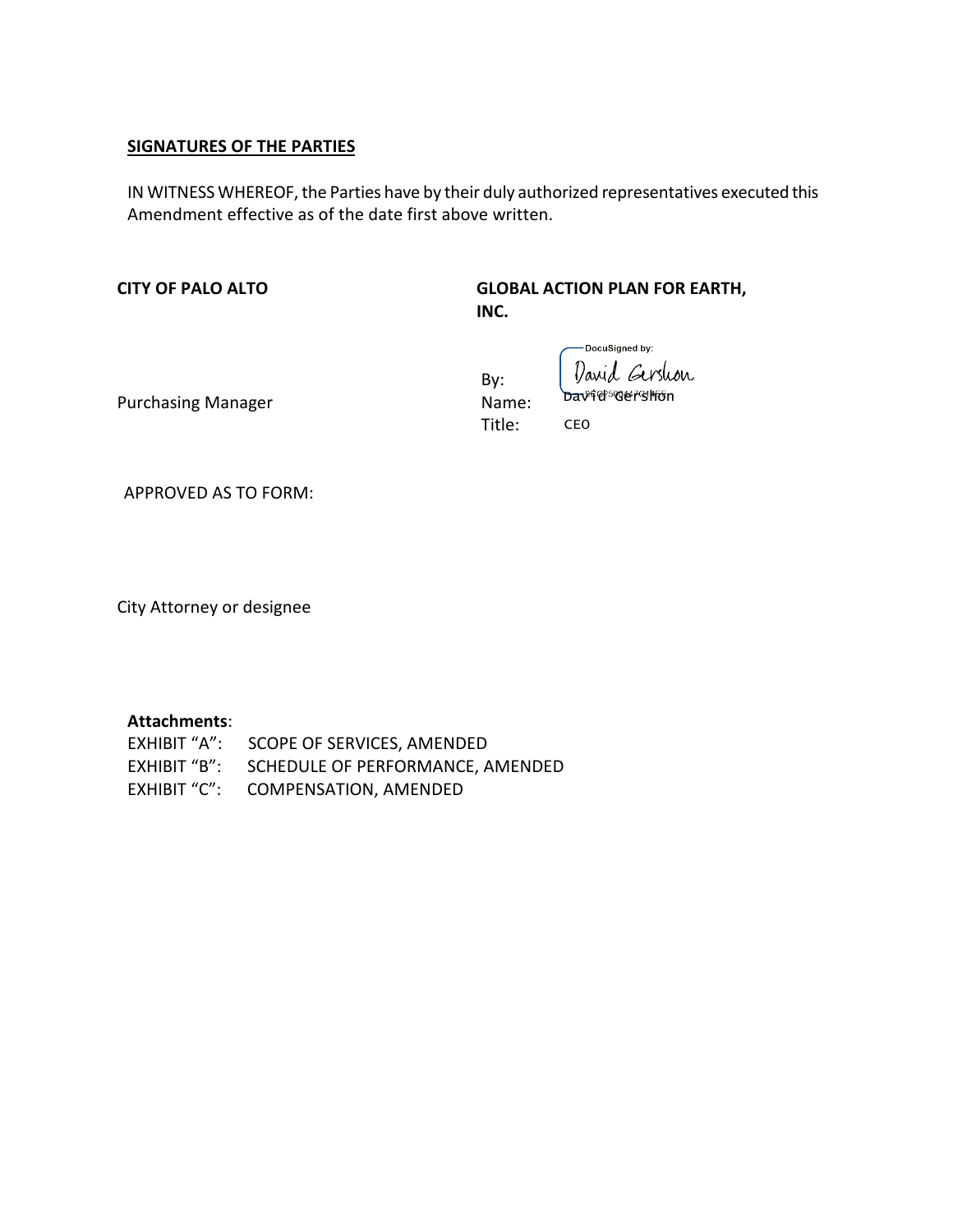## **EXHIBIT "A" SCOPE OF SERVICES**

#### **Overall Program Goal:**

The CONSULTANT agrees to advance, in partnership with the CITY, a community engagement block program (Program) that builds social capital (defined here as a network of quality, supportive relationships among people who live on the same block). Through this partnership agreement CITY plans to progress a comprehensive Program that connects several CITY priority interests for building and strengthening community.

The CONSULTANT will help to target and engage groups of citizens that live together on a block or in another defined area of approximately 25 adjacently connected households. This program will be called the "Beta 2 Pilot Program." The community engagement goals of this strategic partnership between CITY and the CONSULTANT include:

- 1. Increased residential participation in the CITY'S Sustainability Implementation Plan and Utilities Strategic Plan to reduce the city's carbon footprint with an emphasis on Electric Vehicle (EV) uptake, building efficiency and electrification.
- 2. Increased residential participation in the CITY'S Emergency Preparedness Plan to increase household and block disaster resiliency and recruitment of volunteers for the Emergency Services Volunteer Program.
- 3. Increased residential participation in the CITY'S Healthy City, Healthy Community Initiative to address the social determinants of health through greater neighbor-toneighbor connectivity, community and social capital.
- 4. Increased residential participation in CITY programs addressing the following topics: carbon reduction, energy efficiency, transportation efficiency, solid waste reduction, water stewardship, emergency preparedness, safety, health, community building, and social cohesiveness.
- 5. Increased community engagement through helping strengthen the partnership between Palo Alto residents and the CITY government.

#### Beta 2 Pilot Target Metrics

The Beta 2 Pilot program follows two previous pilot programs which were solely run by the Empowerment Institute: the Palo Alto Cool Block Alpha and Beta pilot programs. In those pilots, 24 blocks and 175 households participated. The Beta 2 Pilot program target metrics are based on results of those previous pilot programs and translate the Beta 2 goals into measurable targets. These metrics are as follows:

1. Carbon savings per household: minimum 25% reduction.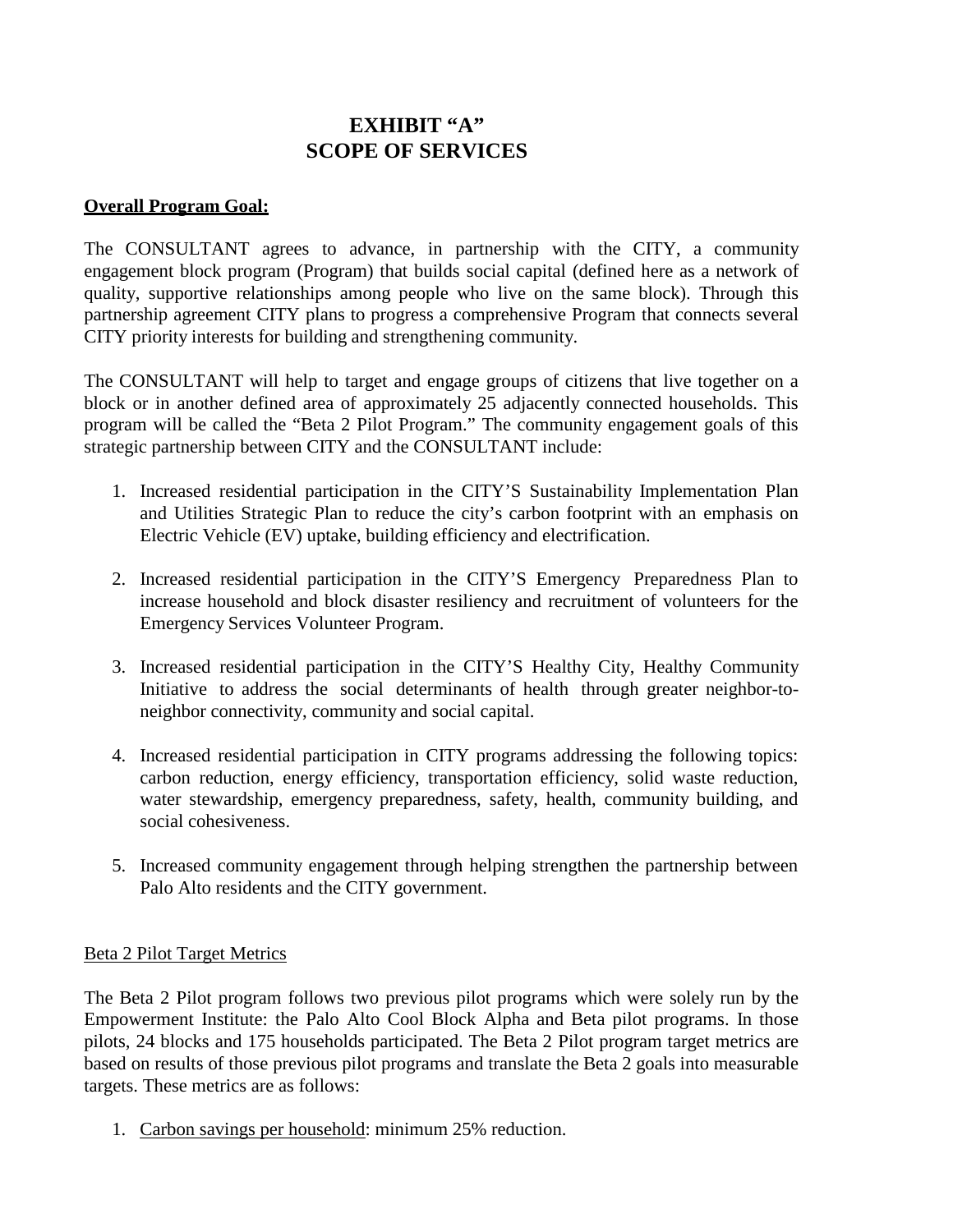- 2. Emergency preparedness per household: minimum of 7 priority household actions completed.
- 3. Livability improvement per block: minimum of 3 livability improvement actions to increase the health, safety, beautification, greening, resource sharing and community building on the block.
- 4. Social capital per block: minimum of 2 post program block level actions to sustain the social capital generated by neighbor-to-neighbor connectivity and collaboration during the program.
- 5. Participation in CITY programs: awareness of relevant CITY programs by Cool Block participants and feedback on click-through rates from the Cool Block website to CITY programs to help evaluate resident engagement levels in these programs.
- 6. Citizen engagement per household: minimum of 20 Cool Block actions across the topics of sustainability, resiliency, livability and civic engagement.

Note, the "actions" are defined as a list of specific tasks that Cool Block participants can choose to do in each of the subject areas.

CONSULTANT will provide a report with this information. After the Beta 2 Pilot program, the CITY and CONSULTANT, as partners in this initiative, will evaluate the results and determine if they wish to invest in taking it to the next phase. Such evaluation will include information from the return on investment research being conducted by the Lawrence Berkeley National Laboratory as part of this Beta 2 Pilot program.

As a 50-50 cost-sharing investment of CONSULTANT and CITY, both parties equally benefit and maintain access to the data, information, and collateral developed from the following:

- Research from the Lawrence Berkeley National Laboratory for development of a Palo Alto-specific cost/benefit framework regarding Cool Block's demand management benefits on the CITY'S energy infrastructure and service delivery.
- Communications program-related videos showcasing the CITY'S high priority Cool Block actions.
- CONSULTANT'S Management for use of the Cool Block platform; training and consulting on CONSULTANT's community engagement and citizen empowerment strategies and tools; project management; and administrative costs.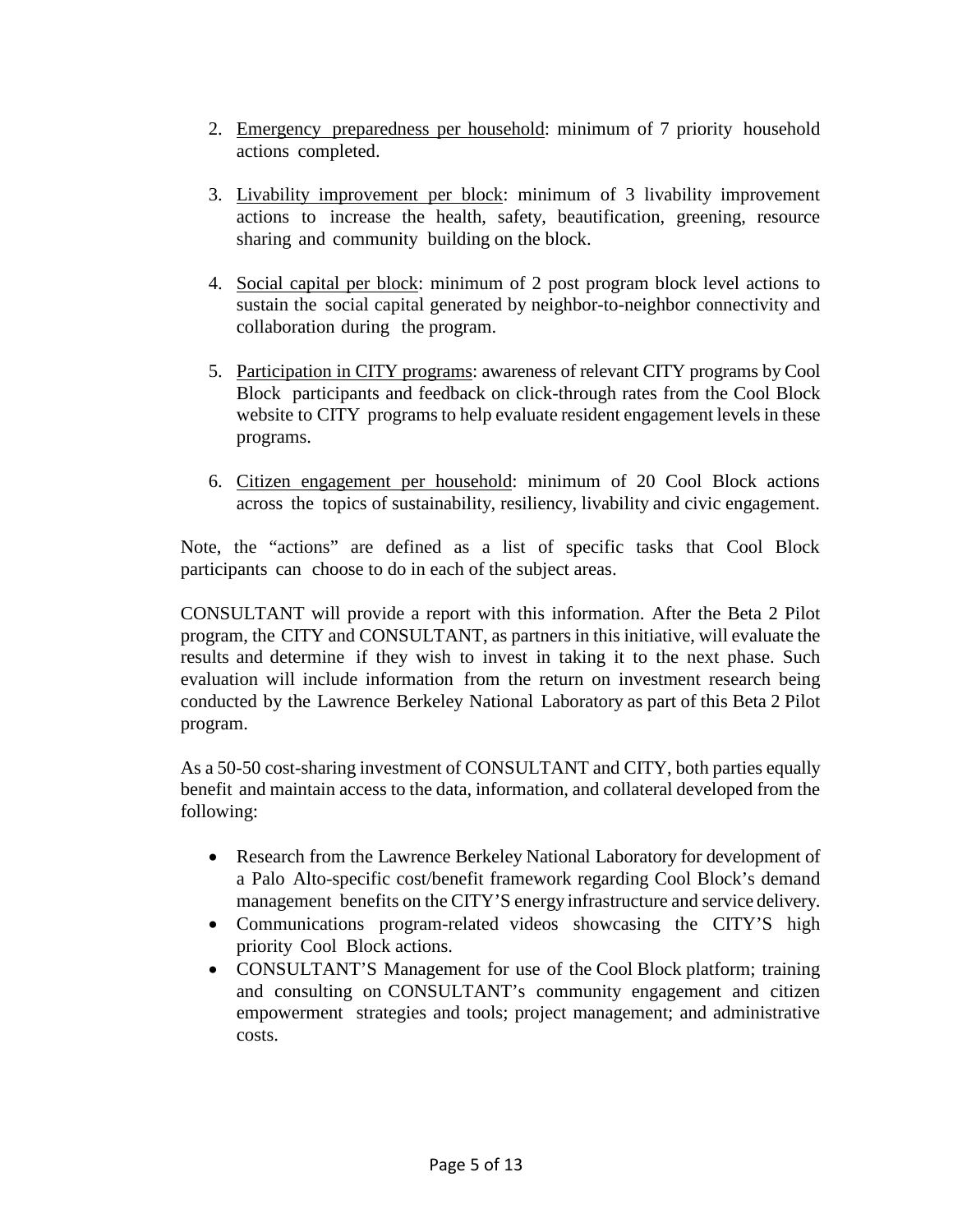## **AMENDMENT NO. 1**

## **Additional Scope Added to the Original Contract:**

In addition to continuing the work related to block leader recruitment, block meetings, and the evaluation for an additional cohort of Cool Blocks, the Consultant will also help advance the City's goals related to electrification through this contract amendment. An overview of that task is listed below.

### **New Task: Utility Electrification Initiative**

Connect with and engage the completed Cool Blocks  $($   $\sim$  50 blocks) to encourage participation in the Electrification Initiative. CONSULTANT will complete a multi-touch campaign to recruit past and, if timing permits, upcoming Cool Block teams to participate in some aspect of the Electrification Initiative.

Electrification Initiative Goals:

- Raise understanding of the importance of electrification in Palo Alto due to safety and health issues with gas infrastructure, as well as the California and Palo Alto 2030 climate goals
- Leverage the existing block leadership and infrastructure of Cool Block program to engage neighbors on electrification pilot, identify effective messaging options and top barriers to adoption, and potentially test program options developed as a result of the focus groups and track results
- Within the existing Cool Blocks, seek to expand the group to include all neighbors on the block onto the Cool Block team as the full block will help with electrification efforts
- Focus new Cool Blocks on electrification planning and readiness as critical deliverables in the carbon reduction section of the program.

Electrification Initiative Tasks and Deliverables:

A. Gather data from three (3) (virtual or face-to-face) Focus Groups comprised of existing Cool Block leaders and members. CONSULTANT will: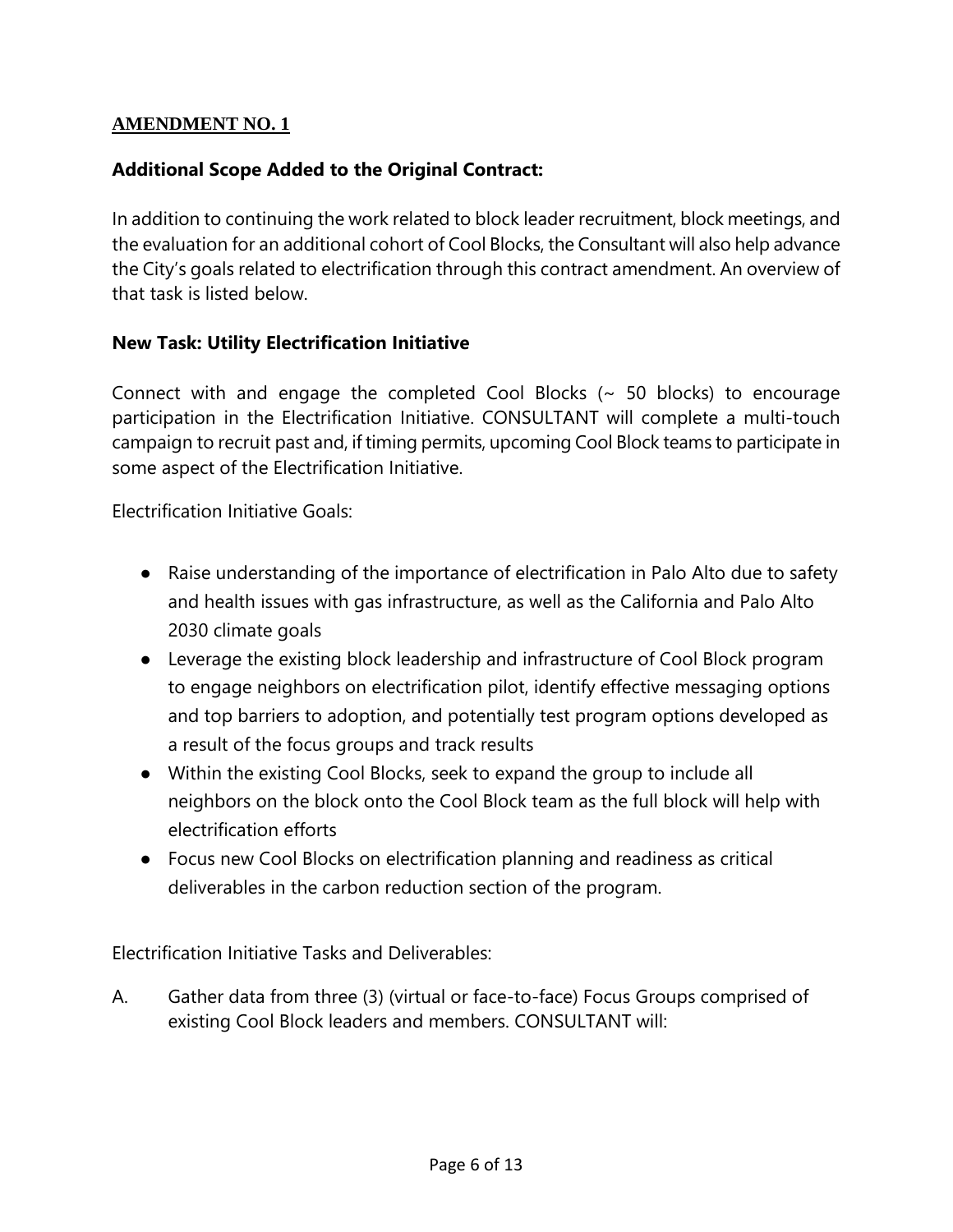- 1. Recruit participants. The focus groups should have a minimum number of households present to proceed. Minimum number to be set by the project managers.
- 2. Create and administer survey to solicit input from Focus Group participants.
- 3. Build out five to seven (5-7) potential programs/offers to encourage electrification; craft short description of program/offer. CONSULTANT will review program ideas with CITY staff and validate ideas for feasibility before presenting to Focus Groups.
- 4. Develop focus group questions/content that includes information about the barriers to electrification as well as other information of interest to the City's Utilities programs (such as gauging levels of interest in different program types for both homeowners and renters.)
- 5. Create narratives and visuals (types of effective messaging and communication channels) for Focus Groups.
- 6. Conduct the Focus Groups.
- 7. Refresh script and offers based on feedback from prior Focus Group(s).
- 8. Create and present findings report from Focus Groups to the CITY.
- B. Update electrification action in Topic 4 of Cool Block program curriculum to align with the City's overall electrification goals.
- C. Provide electrification information to previous block participants; for new 2020 blocks add electrification to Topic 4 Home Energy Genie (HEG) discussion.
	- 1. Update agendas and coaching tools to reflect HEG change.
	- 2. Create new electrification plan template for homeowners.
	- 3. Update training for new Block Leaders (BLs) to highlight the importance of the Electrification Action in Topic 4.
- D. Within the existing Cool Blocks, seek to expand Electrification Initiative participation on individual blocks to include all block neighbors into the Cool Block team (as the full block will help to discuss plans to make homes electricready regarding all-electric appliances).
	- 1. Provide coaching/support to existing BLs on electrification meeting preparation and execution.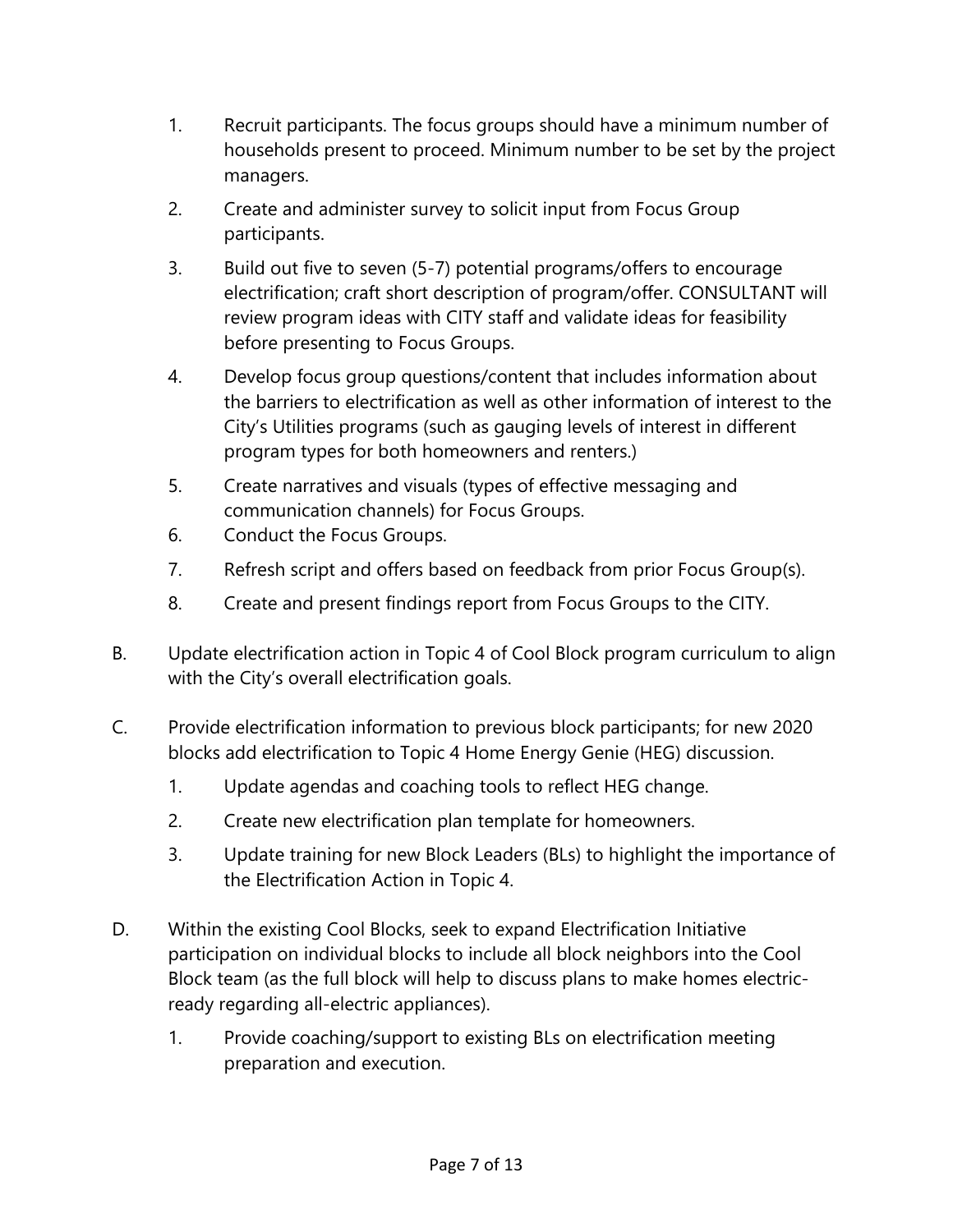- 2. Create an electrification plan template which will be available for both existing and new Cool Block teams.
- 3. Capture results from household electrification for existing Cool Blocks.
- 4. Provide consolidated and anonymized electrification plans from residents to provide insights to City.
- E. Create a virtual training course and supporting materials to enable existing BLs to execute the electrification meetings with their extended neighbors.
- F. Provide feedback on the pilot program to the City of Palo Alto. Specifically:
	- 1. Develop a follow-up mechanism with pilot program participants to encourage and measure progress towards complete household electrification.
	- 2. Create and execute an online survey after the pilot program to all participants to gather learnings, suggestions, and new solutions.
	- 3. Provide a summary report to the City on the pilot program including the survey results.
- G. If possible, coordinate a virtual tour of an all-electric home in Palo Alto.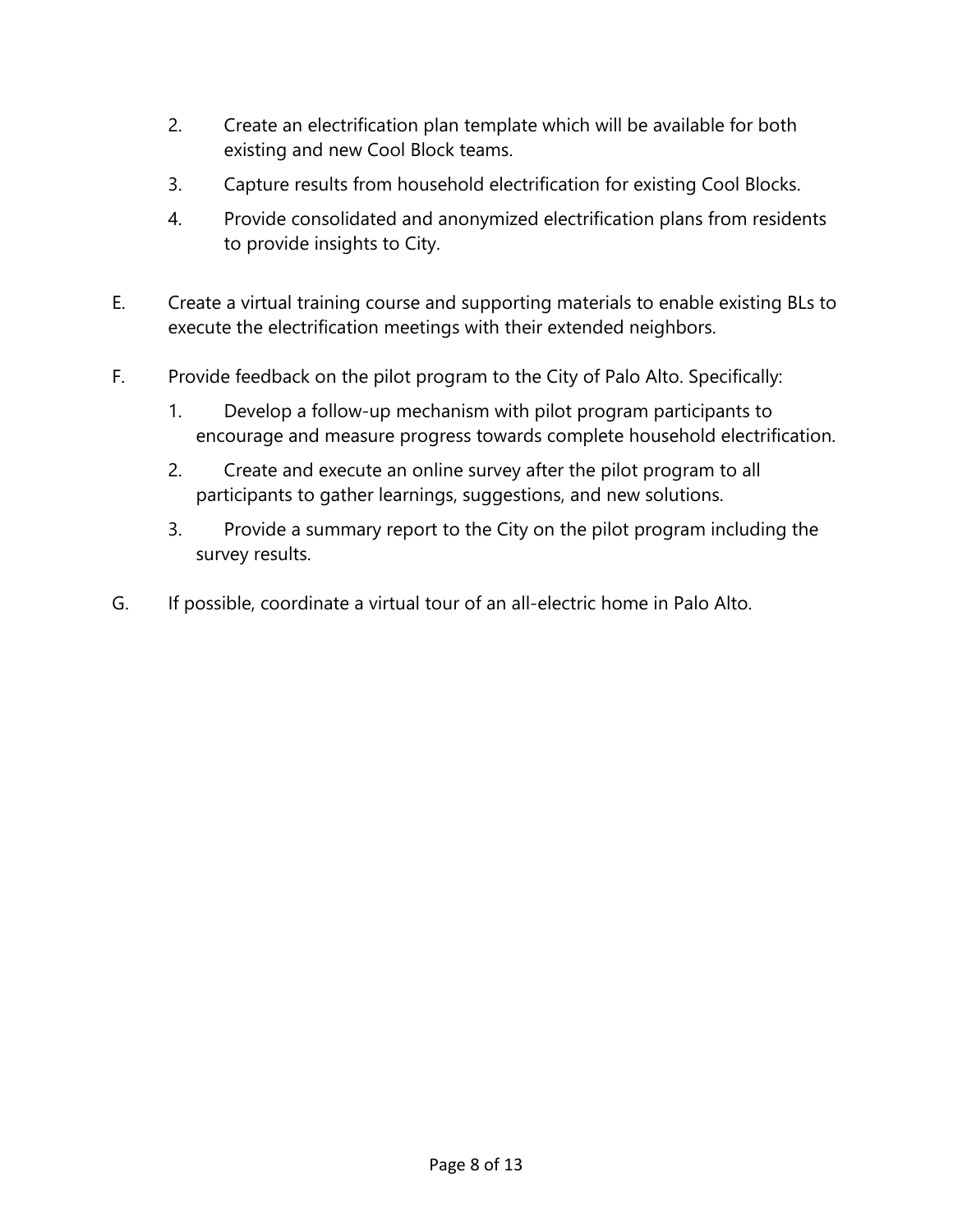## **EXHIBIT "B" SCHEDULE OF PERFORMANCE**

CONSULTANT shall perform the Services so as to complete each activity by the estimated date specified below. The time to complete each activity may be increased or decreased by mutual written agreement of the project managers for CONSULTANT and CITY so long as all work is completed within the term of the Agreement.

#### **Beta 2 Pilot Program:**

The Beta 2 Pilot program is based on the participation of 25 blocks over a 9-month period with time thereafter to prepare the evaluation results.

*Timeline of Major Activities:*

| <b>Major Activities</b>                           | <b>Estimated Timing</b> |
|---------------------------------------------------|-------------------------|
| Participation of 25 Blocks (recruiting, training, | 9 months                |
| coaching, outreach, etc.)                         |                         |
| Manage Data and Post Program Engagement and       | Upon completion of      |
| Compose Final Report with Metrics*                | the 25-block period     |

\* The metrics are described in Exhibit A

## **AMENDMENT NO. 1**

## **Next Cohort of Cool Block Leaders:**

The next cohort of Cool Block leaders is anticipated to be the participation of 25 blocks over a 9-month period with time thereafter to prepare the evaluation results. The dates below will commence upon agreement by the Project Managers'. They are generically stated due to ambiguity around exact start date.

*Timeline of Major Activities (dates are subject to change with Project Managers' agreement):*

| <b>Major Activities</b>                                     | <b>Estimated Date</b>      |
|-------------------------------------------------------------|----------------------------|
| Participation of 25 Blocks (information meetings, training, | 9-10 months                |
| coaching, etc.)                                             |                            |
| Manage data and post program engagement and compile         | Upon completion of the 25- |
| final report with metrics*                                  | block period               |
|                                                             |                            |

\*The metrics are described in Exhibit A.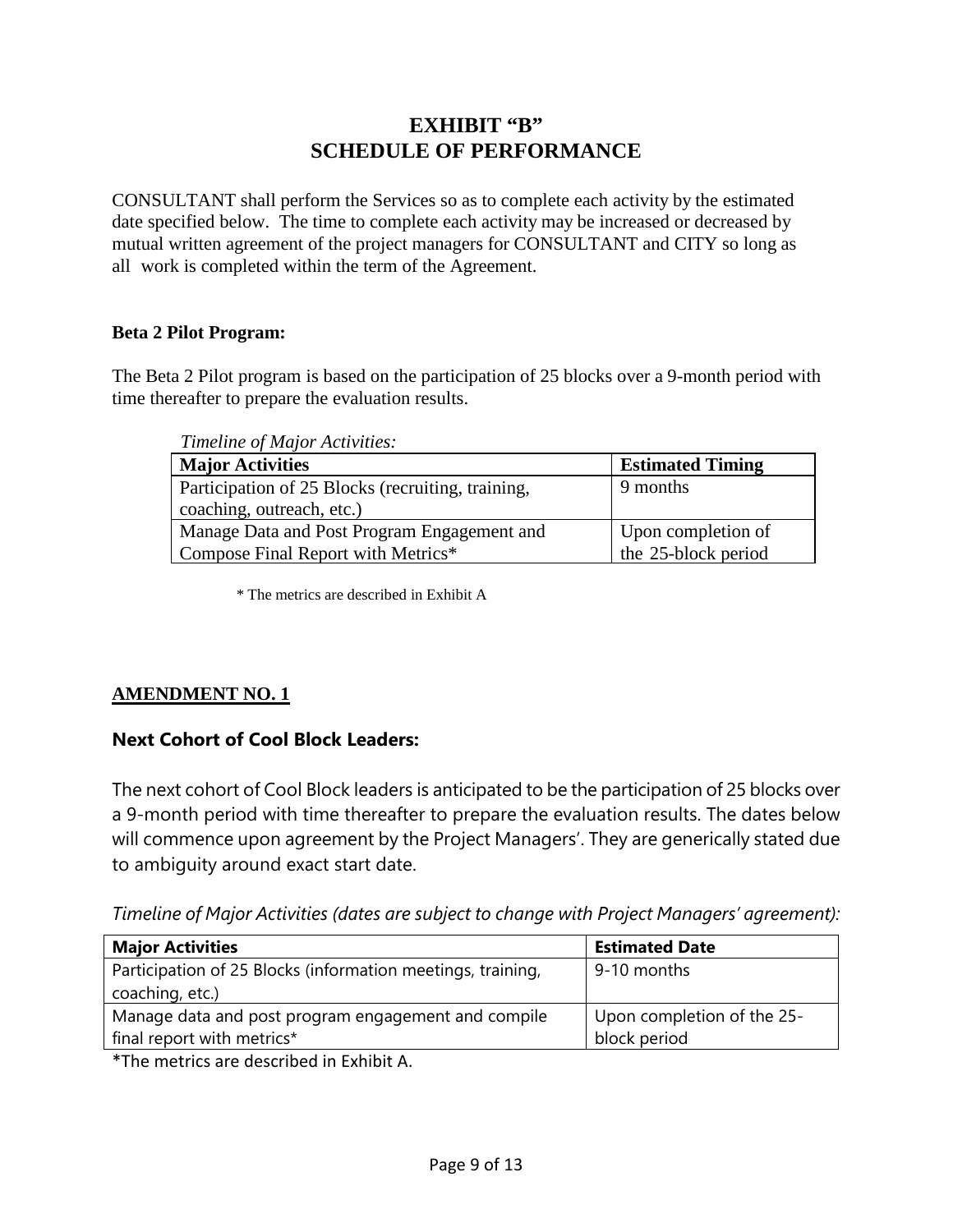## **Electrification Initiative:**

The Electrification Initiative is explained in Exhibit A and is anticipated to follow the following timeline. The dates below will commence upon agreement by the Project Managers. They are generically stated due to ambiguity around exact start date.

*Timeline of Major Activities (dates are subject to change with Project Managers' agreement):*

| <b>Major Activities</b>            | <b>Estimated Date</b>      |
|------------------------------------|----------------------------|
| Focus Group Recruitment            | July to September 2020     |
| Focus Group Curriculum Creation    | July to September 2020     |
| Focus Group Implementation         | September/October to       |
|                                    | December 2020              |
| Evaluation of Focus Group Data     | December 2020              |
| <b>Test Pilot Program Concepts</b> | December 2020 to June 2021 |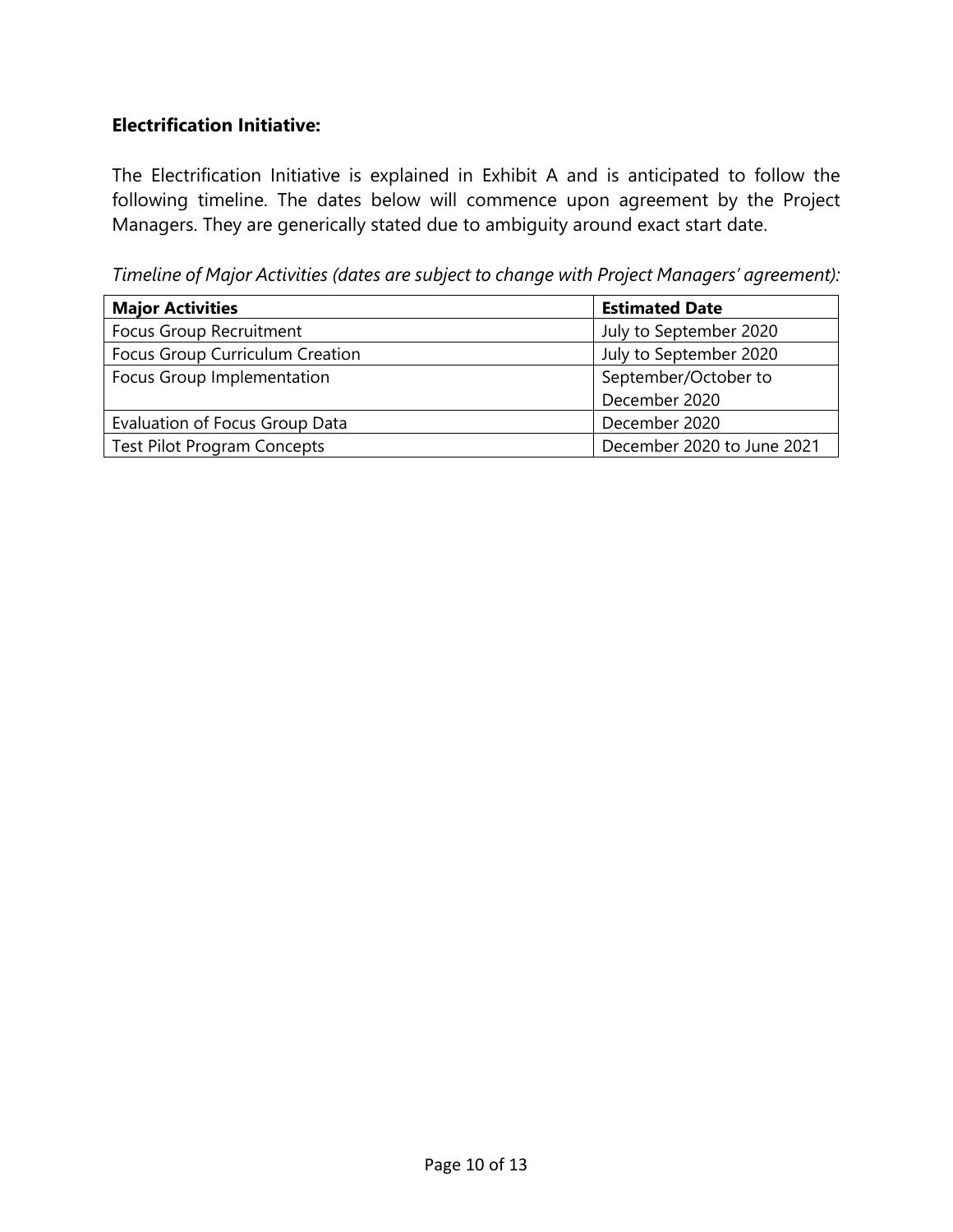#### **EXHIBIT "C" COMPENSATION**

The CITY agrees to compensate the CONSULTANT for professional services performed in accordance with the terms and conditions of this Agreement, and as set forth in the budget schedule below, up to the not to exceed budget amount for each task. The CITY's Project Manager may approve in writing the transfer of budget amounts between any of the tasks or categories listed below provided the total compensation for Basic Services, including reimbursable expenses, and the total compensation for Additional Services do not exceed the amounts set forth in Section 4 of this Agreement.

The Program Manager's time shall be allocated according to the timeline percentages set forth in Exhibit B.

## **BUDGET SCHEDULE NOT TO EXCEED AMOUNT**

Basic Services (Beta 2 Pilot Program): CONSULTANT will manage the initiative's external vendors for research, communication and video production. This is a partnership and the CITY's costs will cover a staff person and \$25,000 to the Empowerment Institute for research, communications, and a management/administrative fee.

Sub-total Basic Services  $$25,000.00$ 

**AMENDMENT NO. 1**

\$25,000.00

**Tasks for Cool Block Program Budget Budget per Task** A. CONSULTANT will manage the initiative's external vendors for communication and some marketing, and video production. This is a partnership and the CITY's costs will include part of a staff person, \$22,000 to the Empowerment Institute for research, communications, and a management/administrative fee for the participation of 25 Blocks (information meetings, training, coaching, etc.) and to manage data and post program engagement and compile final report with metrics \$22,000 **Total Not-to-Exceed for Cool Block Program \$22,000 Tasks for Electrification Pilot Budget per Task** Gather data from 3 (virtual or face to face) Focus Groups | \$9,000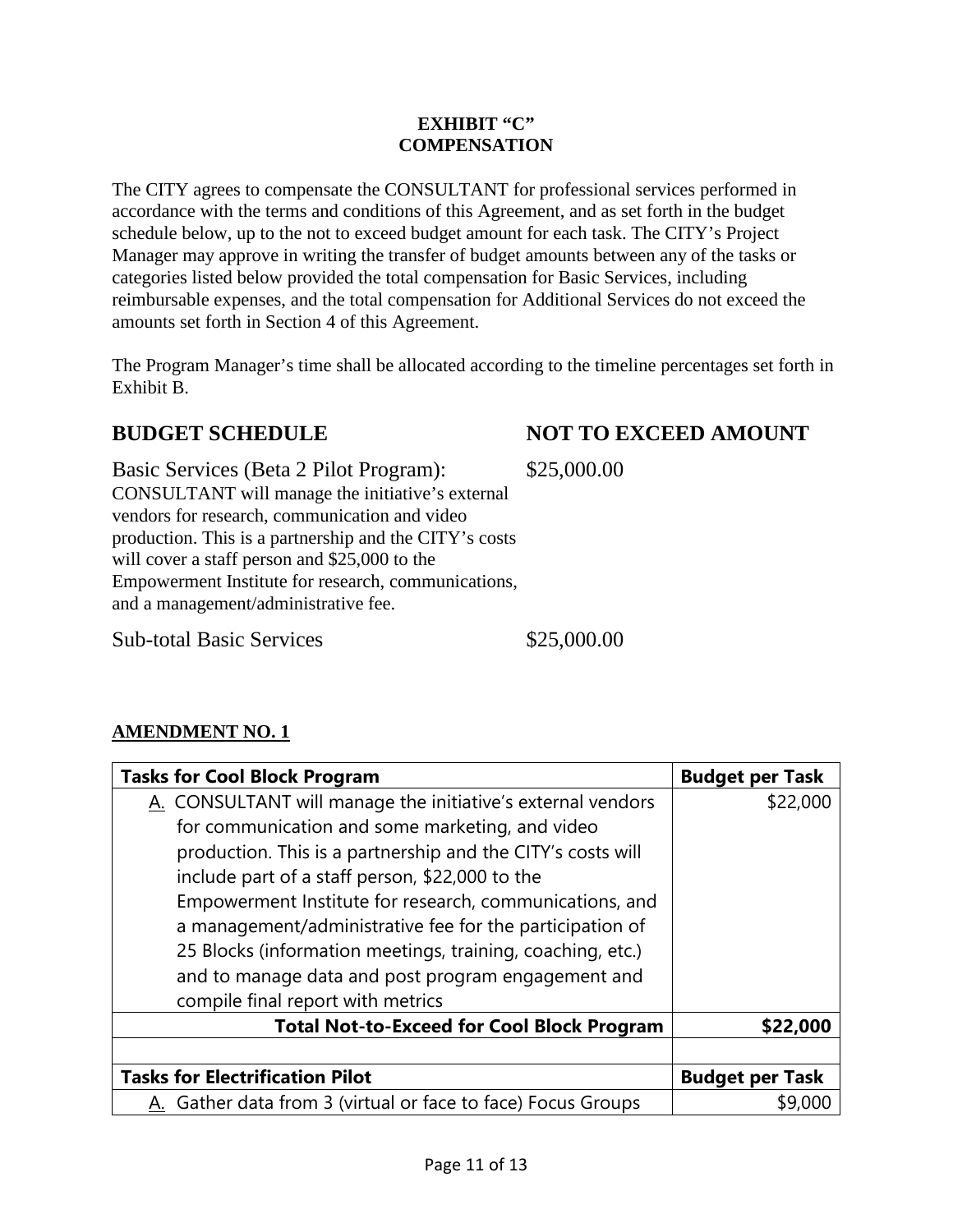| comprised of existing Cool Block leaders and members             |          |
|------------------------------------------------------------------|----------|
| <b>B.</b> Update electrification action in Topic 4 of Cool Block | \$875    |
| program to align with the City's overall electrification goals   |          |
| C. Provide electrification information to previous block         | \$1500   |
| participants including new electrification plan template; for    |          |
| new 2020 blocks add electrification to Topic 4 Home              |          |
| Energy Genie (HEG) discussion                                    |          |
| D. Within the existing Cool Blocks, seek to expand               | \$750    |
| Electrification Initiative participation to include all block    |          |
| neighbors onto the Cool Block team                               |          |
| $Ez$ Create virtual training course and supporting materials to  | \$2500   |
| enable existing BLS to execute the electrification meetings      |          |
| with their extended neighbor.                                    |          |
| F. Provide detailed feedback on the pilot program to the City    | \$3,375  |
| of Palo Alto.                                                    |          |
|                                                                  |          |
| <b>Total Not-to-Exceed for Electrification Pilot</b>             | \$18,000 |
| G. Virtual tour of all-electric home (if possible)               | \$0      |
|                                                                  |          |
| <b>Total Not-to-Exceed for Additional Services</b>               | \$5,000  |

| <b>Sub-total Amendment No. 1</b> | \$45,000.00 |
|----------------------------------|-------------|
|                                  |             |

**Sub-total Basic Services & Amendment No.1** \$70,000.00

**Maximum Total Compensation \$70,000.00**

## **REIMBURSABLE EXPENSES**

The administrative, overhead, secretarial time or secretarial overtime, word processing, photocopying, in-house printing, insurance and other ordinary business expenses are included within the scope of payment for services and are not reimbursable expenses. CITY shall reimburse CONSULTANT for the following reimbursable expenses at cost. Expenses for which CONSULTANT shall be reimbursed are: none unless approved in advance by City's project manager.

All requests for payment of expenses shall be accompanied by appropriate backup information. Any expense shall be approved in advance by the CITY's project manager.